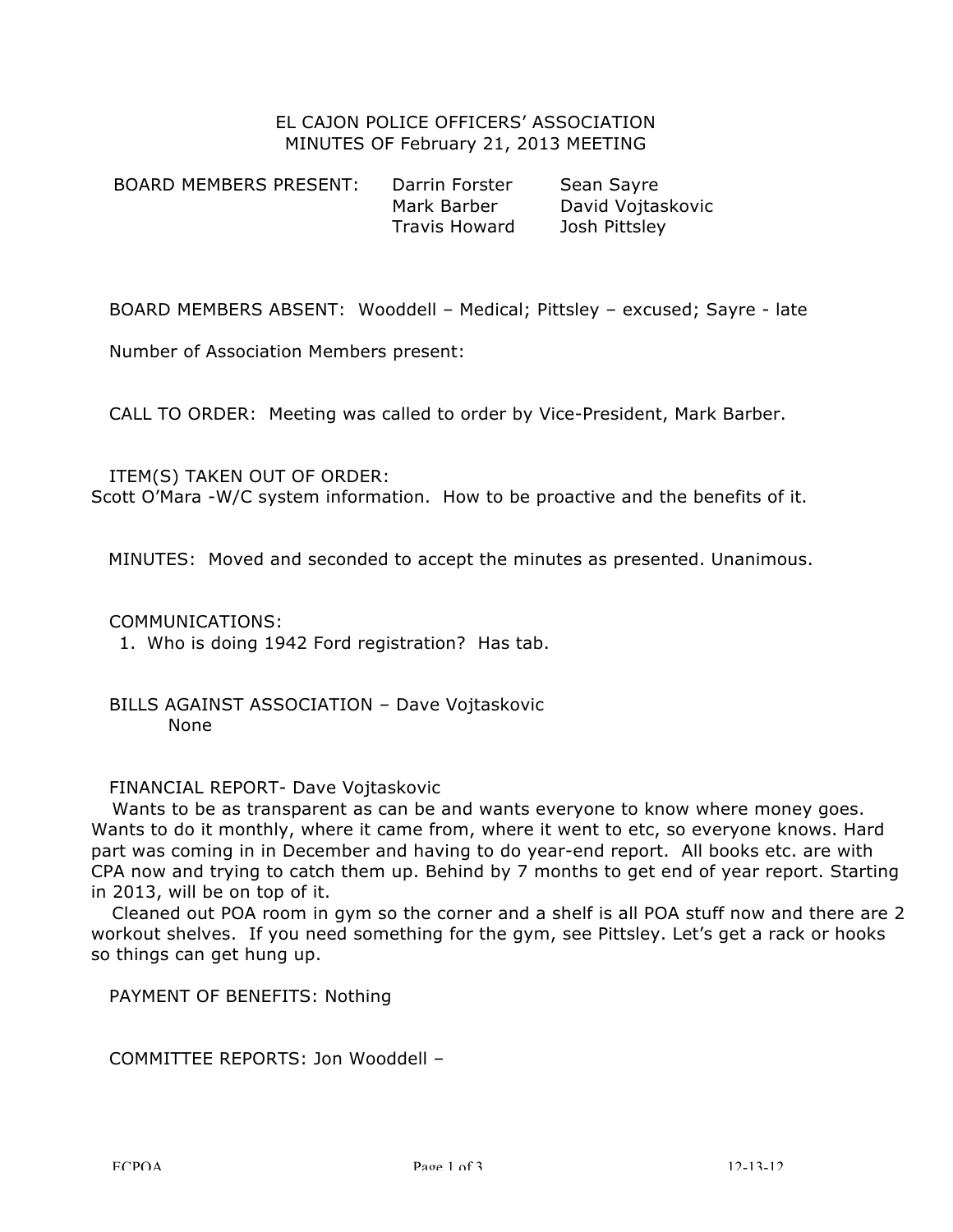ATHLETIC – Josh Pittsley

Talking about getting some workout balls etc. Will table for his return.

NEW BUSINESS:

- 1. Darrin Forster; met with the Chief and for Officers of the Year last year, the officer and Fire personnel got a \$250 check from Rotary Club. Rotary gives it to fire and police. Fire complained we cannot accept money, so they made the fire employee write check back to Rotary and give it back. Officer of the Year was Jarred Slocum and the chief contacted Jarred. Doesn't have the extra money to do that. Suggested maybe the POA just pay the Rotary Club for Jarred. Darrin made motion that the POA pay the Rotary Club the \$250 for Jarred. Chief paid so we will be reimbursing the chief. Someone at fire had a problem and it and it affects us because we are all Public safety. In the future, will be allowed to take money. Seconded by ---. Unanimous. (Officer Sayre arrived-2450 in)
- 2. Forster East County Sports Complex in Lakeside National League has year-round baseball. Last year we sponsored with a banner. Cost was \$300 and they gave us a \$1000 sponsorship. Banner on back fence; name and logo on whole back page, in color, on programs. Moved we donate \$300 to Lakeside National for that again. Said it looks good and balls stand out. Moved and seconded. Unanimous.
- 3. Forster Meetings with city manager and Councilman Kendrick. Sergeant Maxwell had a ride along with Kendrick. Now realizes how busy and understaffed we are. Few things going on in city council. Kendrick called looking for support on a few issues. Asked him to send documentation. Kendricks and Wells are battling posture for mayor. Let them battle it. We need to stay neutral with negotiations etc.

Forster feels good about City manager. Had a good conversation. If interested, let Darrin know. City manager promised all employees are different and each job is different and days of flat raise across the board are over. Said would look at each position and look at raises based on what we do. He knows where we are at within city compared to other cities. Travis got study from San Diego. Thinks we are 75 out of 75. Is aware, as is Kendrick. Realized severely underpaid and said goal is to get in median range. Understands job is difficult, miss holidays, etc. Other city employees don't do that. Came to an awards ceremony and there were no city personnel there, except him. He told them exactly what he thought and they need to support public safety.

- 4. Forster got preliminary synopsis back on audit. Has some numbers. Too many other groups want numbers so only negotiation team will know them. Forster feels very good about what he saw. Everyone said getting raise, just don't know about. City manager is bringing in business, we are financially sound and moving in the right track. We are about 15% away from the middle of the pack. Does not know if we will get 15%. Is requesting meeting to go over all numbers. There will be no moment where everyone will see report and/or numbers. Everyone wants it and they aren't getting it. Greatest thing will be if we don't have to use it for negotiations. Put it in our back pocket and wait. City manager agrees with us doing study.
- 5. Dave Vojtaskovic Have another new officer Jordan Walker. Need to vote to accept him into the association. Motion moved and seconded. Unanimous
- 6. Need to get in touch with Chuck Merino. Got bill with life insurance policy. We are not paying. Ask Pittsley where he is, saw him recently.